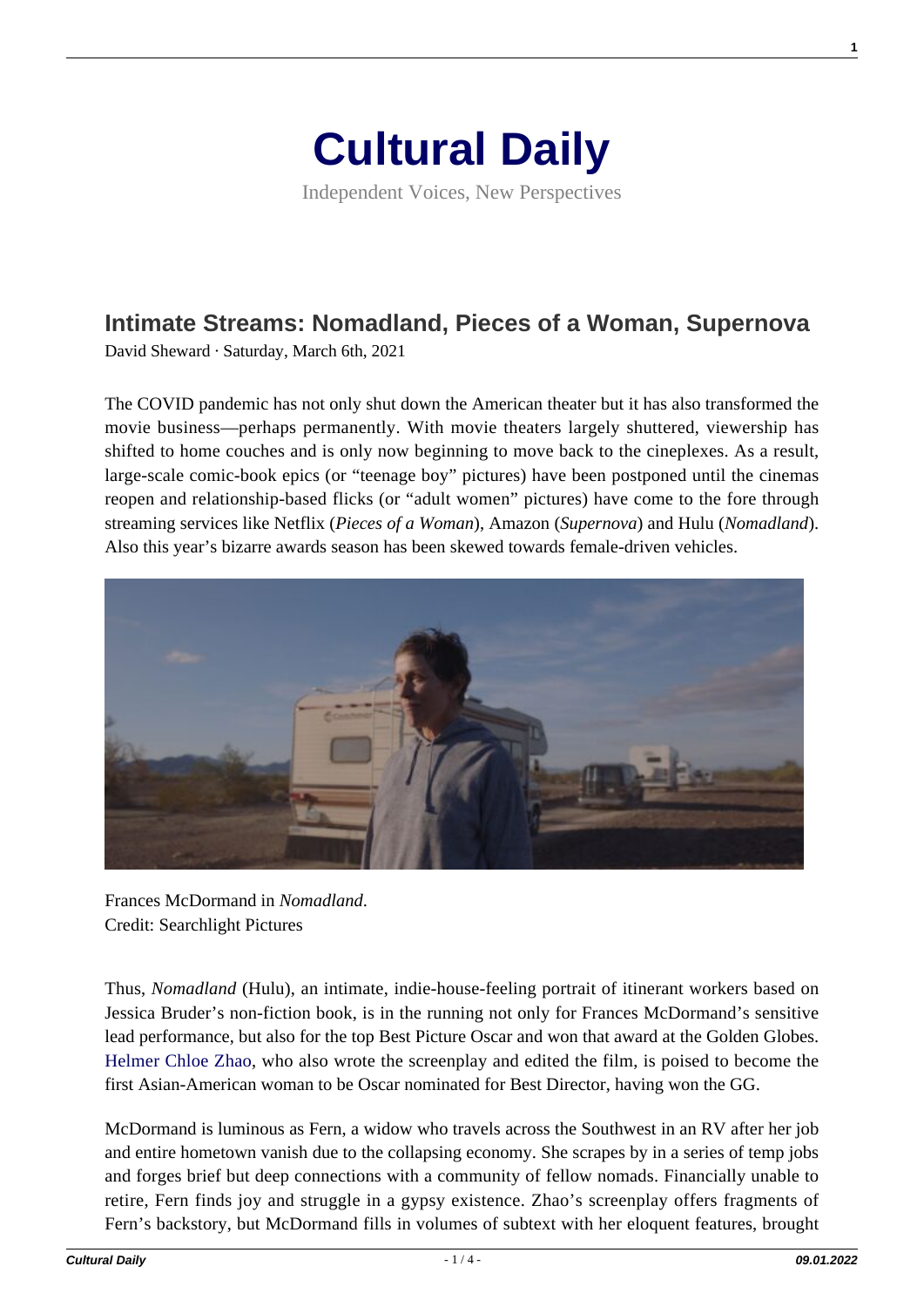into high relief with sensitive close-ups by Zhao. The opening shots are the most revealing. As Fern goes through the debris of a lifetime while examining the contents of her storage unit, McDormand endows each article of clothing and memento with a personal history. You can tell that a shirt belonged to her late husband from the way she clings to it and how it makes her face crumple. She is in almost every shot of the movie and guides us through Fern's interior and exterior road trip.



Frances McDormand in *Nomadland.* Credit: Searchlight Pictures

Zhao gives us gorgeous shots of the desert Fern travels through and achieves an almost documentary quality with subtle non-theatrical supporting performances from David Straithairn as a potential love interest and from real-life figures from the book including RV lifestyle guru Bob Wells, and nomads Swankie and Linda May, non-actors playing versions of themselves.

*Pieces of a Woman* (Netflix) is another female-prospective project told in bits and pieces. Like McDormand in *Nomadland*, Vanessa Kirby relies on her actress's technique to color the voids in the screenplay. She delivers a gut-wrenching, superbly suppressed performance as Martha, a young woman whose life and marriage are shattered when a home birth goes horribly wrong. Kirby is best known as the irrepressible Princess Margaret on the first two seasons of *The Crown*. Here she goes in the opposite direction, tamping down Martha's volcano of emotions whereas she overflowed with a lava of libido and rage as the British Queen's sparkly sister. Through most of the film, Martha is silent and simmering, finally erupting in a somewhat melodramatic courtroom monologue. The screenplay by Kata Weber veers into mawkishness occasionally, banking on corny, feel-good conclusions and detouring into a tabloid territory as Martha and her partner Sean (a brutally tender Shia LaBeouf) pursue charges against their midwife (Molly Parker). But the harder, seemingly mundane moments are what make the film a devastating body blow.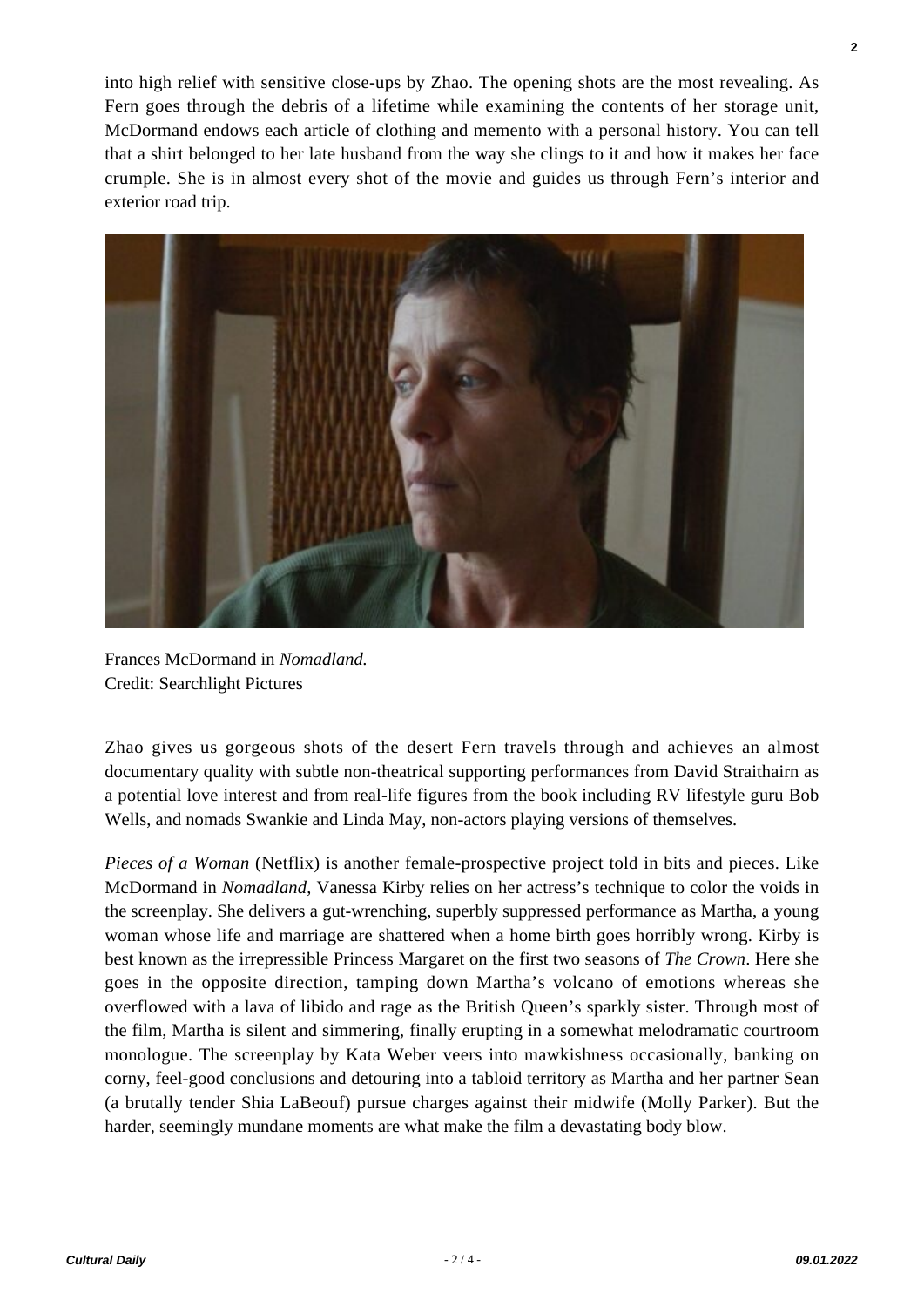

Shia LaBeouf and Vanessa Kirby in *Pieces of a Woman*. Credit: Benjamin Loeb/Netflix

For example, when Martha returns to her office job and finds a replacement at her desk or when she confronts her domineering but loving mother (a magnificent Ellen Burstyn) at a family dinner, director Kornel Mundruczo (husband of screenwriter Weber) subtly captures the small moments with a precise clarity. Muncruczo dazzles with the opening sequence, a nearly 30-minute single shot detailing Martha's harrowing delivery from first labor pains to tragic conclusion. It's an amazing half-hour of film with no break, but the real meat of the film is in its intimate moments.



Stanley Tucci and Colin Firth in *Supernova*. Credit: The Bureau Sales.

*Supernova* (Amazon Prime) is another small film, shining in its short bits. Stanley Tucci and Colin Firth star as a gay couple traveling in a trailer, like *Nomadland*'s Fern, to attend a piano concert headlined by Firth's late-career musician as novelist Tucci is succumbing to early-onset dementia. Tucci's character is an astronomy buff—hence the title. His hobby afford numerous excuses for the